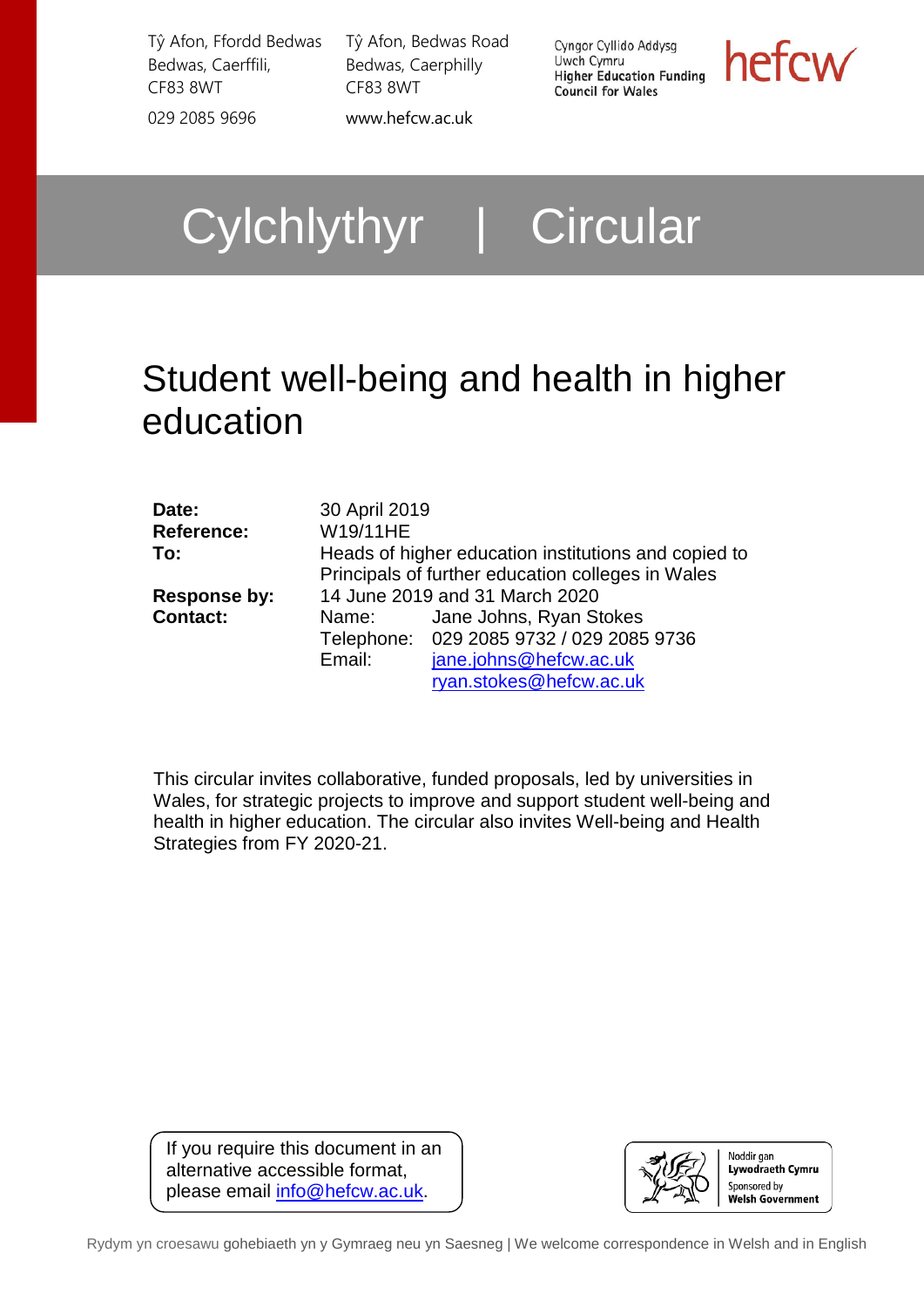#### **Introduction**

- 1. This circular invites collaborative, funded proposals, led by universities in Wales, for strategic projects to increase the pace of change and improve practice in supporting student well-being and health in higher education (HE). The circular also invites Well-being and Health Strategies from FY 2020-21.
- 2. Student well-being and health is a broad term and a continuum<sup>1</sup>. For the purposes of this circular and funding we are focusing on, and take the terms to include, student well-being and health, including good and poor mental health and suicide-safer approaches. We recognise that students with a diagnosed mental health or physical condition can have high-levels of well-being.
- 3. HEFCW's revised FY 2018-19 remit letter [\(revised annex 1, February](https://www.hefcw.ac.uk/documents/about_he_in_wales/WG_priorities_and_policies/2018-19%20Remit%20Letter%20Revised%20Annex%20March%202019.pdf)  [2019\)](https://www.hefcw.ac.uk/documents/about_he_in_wales/WG_priorities_and_policies/2018-19%20Remit%20Letter%20Revised%20Annex%20March%202019.pdf) includes an additional allocation of £2m to 'to support well-being and health in HE, including student mental health'. A further £300k is available from HEFCW's FY 2018-19 budget allocation, bringing the total funding available to £2.3m.

# **Background**

4. HEFCW's well-being and health, including mental health, policy development is framed in the context of UK evidence, research, Welsh Government legislation, strategies and other expectations, as set out below.

# The evidence base

- 5. HEFCW's equalities monitoring 2015/16 to 2017/18 is based on Higher Education Statistics Agency (HESA) data, which analyses the characteristics of staff and students at Welsh HEIs. Data for students at HEFCW directly funded HE provision at Welsh further education institutions (FEIs) have been included in our monitoring from 2017/18.
- 6. The number of students declaring themselves as having a mental health condition, such as depression, schizophrenia or anxiety disorder increased by 47% between 2015/16 and 2017/18.
- 7. In the UK, at least 95 university students took their own lives in [2](#page-1-1)016-17<sup>2</sup>. These numbers are lower than for the general population of the same ages.

<span id="page-1-0"></span> <sup>1</sup> We note the definition of well-being and health set out by UUK in Suicide-Safer Universities: 'well-being is understood in its broad sense to mean a time when a person is feeling good and functioning positively… It is possible to have high levels of well-being, yet to live with a diagnosed mental health condition.' (p25).

<span id="page-1-1"></span><sup>2</sup> Office for National Statistics data, reported in Suicide-Safer Universities, UUK.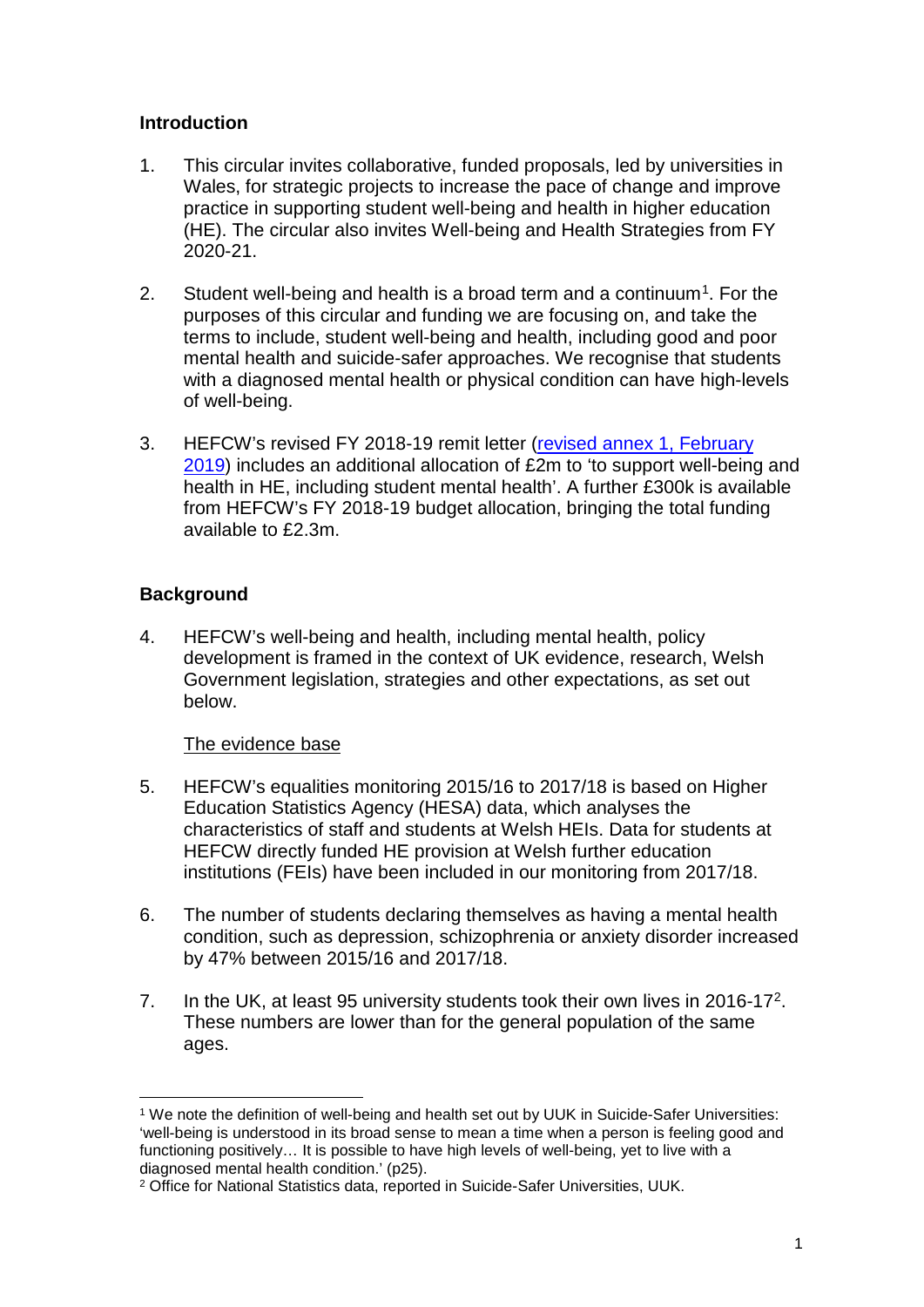#### Welsh Government expectations

- 8. Our policy development is underpinned by the following legislation:
	- i. [The Well-being of Future Generations Act \(2015\)](https://futuregenerations.wales/wp-content/uploads/2017/02/150623-guide-to-the-fg-act-en.pdf) (the Act) provides the high-level framework for our well-being and health in HE policy development<sup>[3](#page-2-0)</sup>. The Act's sustainability principle requires us, amongst other actions, to contribute to improving societal well-being, the Act's goals and ways of working. HEFCW's support of well-being and health in HE particularly contributes to the goals of a healthier Wales<sup>4</sup>, a more equal Wales<sup>[5](#page-2-2)</sup>, a Wales of cohesive communities<sup>[6](#page-2-3)</sup> and a prosperous Wales<sup>[7](#page-2-4)</sup>, although all seven goals are inter-dependent. Our way of working<sup>[8](#page-2-5)</sup>, will enable us to work collaboratively, share outcomes, learn lessons from the past and tackle long-term challenges.
	- ii. the [Equalities Act](https://www.legislation.gov.uk/ukpga/2010/15/contents) 2010 protects individuals from unfair treatment and promotes a fair and more equal society for people. The Act defines some mental illness as having protected characteristics. Some people may be more likely to experience mental ill-health because of their protected characteristics[9](#page-2-6).
	- iii. [the Violence Against Women, Domestic Abuse and Sexual Abuse Act](https://www.legislation.gov.uk/anaw/2015/3/contents) (2015) is inclusive of all people in Wales, irrespective of gender or sexual orientation. It aims to support those subject to violence and abuse, which impacts on well-being and mental health.
- 9. Key Welsh Government well-being and health-related strategies are included in our indicative overview of relevant strategies, guidance and frameworks set out in HEFCW's Strategic Approach to Wellbeing and Health which will be published shortly<sup>10</sup>. They include:
	- i. with Public Health Wales, the Healthy and Sustainable Universities [and Colleges Framework.](http://www.wales.nhs.uk/sitesplus/888/news/47418)
	- ii. Together [for Mental Health Strategy and Delivery Plan 2016-19;](https://www.basw.co.uk/system/files/resources/basw_60019-4_0.pdf)

<span id="page-2-2"></span><sup>5</sup> A more equal Wales – 'A society that enables people to fulfil their potential no matter what their background or circumstances (including their socio economic background and circumstances).' (p.6)

<span id="page-2-0"></span><sup>&</sup>lt;sup>3</sup> The Act places duties on bodies such as HEFCW, working with partners, to think long-term, work better with people and communities, look to prevent problems and take a joined-up approach

<span id="page-2-1"></span><sup>4</sup> A healthier Wales – 'A society in which people's physical and mental well-being is maximised and in which choices and behaviours that benefit future health are understood'; (p.6)

<span id="page-2-3"></span><sup>6</sup> A Wales of cohesive communities - 'Attractive, viable, safe and well-connected communities'. (p.6)

<span id="page-2-5"></span><span id="page-2-4"></span> $\overline{7}$  A prosperous Wales' - A society 'which develops a skilled and well-educated population'. (p.6) <sup>8</sup> Aligned to the Act's five ways of working: long-term, prevention, integration, collaboration, involvement. (p.7)

<span id="page-2-6"></span><sup>9</sup> Protected characteristics are: age: disability: gender reassignment: pregnancy and maternity: marriage and civil partnership; race, religion and belief; sex; sexual orientation.

<span id="page-2-7"></span><sup>&</sup>lt;sup>10</sup> The title of the Strategic Approach to Well-being and Health may change.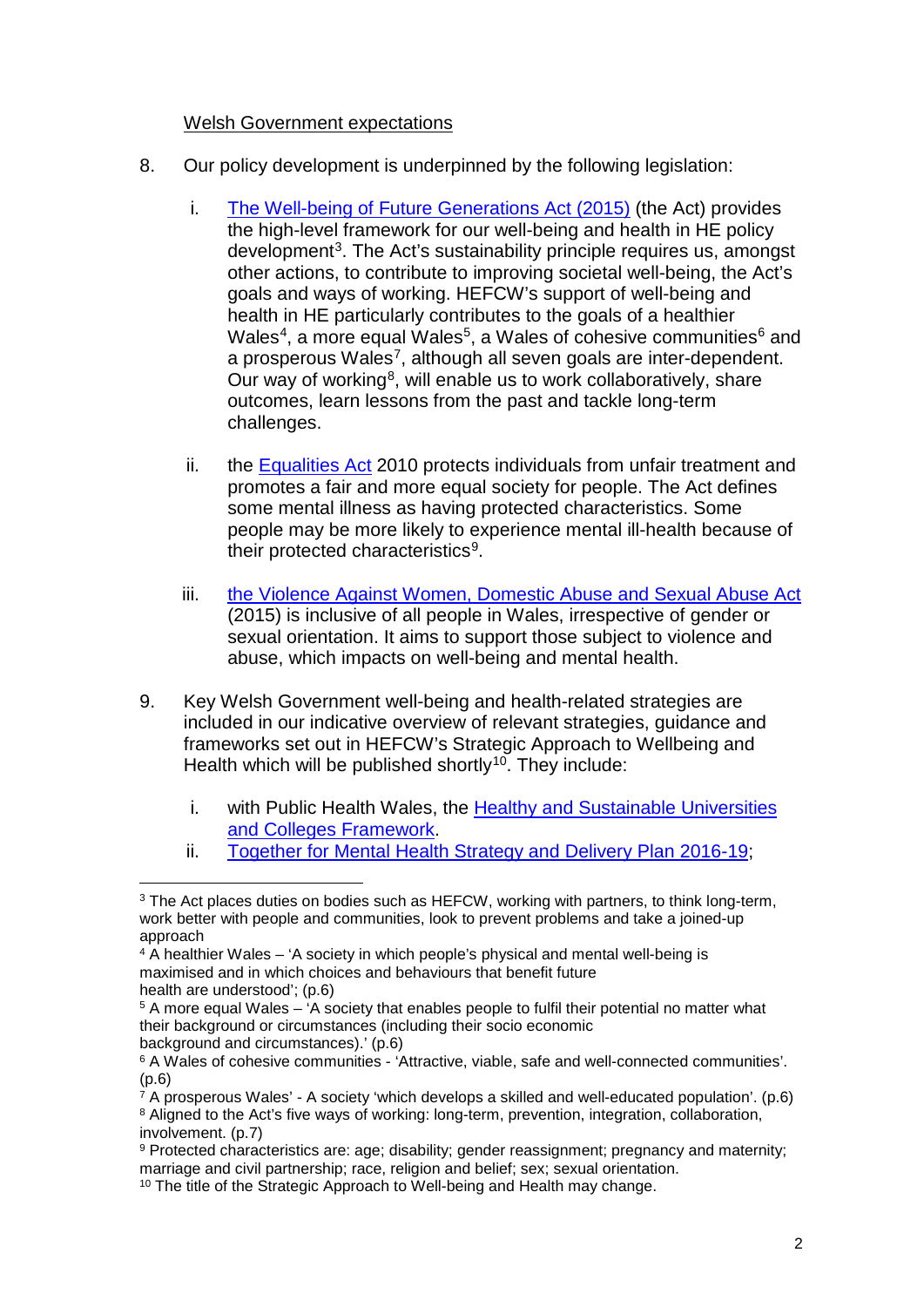iii. [Talk to me Suicide and Self Harm Prevention](https://socialcare.wales/research-and-data/research-on-care-finder/talk-to-me-2-suicide-and-self-harm-prevention-strategy-for-wales-2015-2020) Strategy for Wales 2015-2020; and

#### UK-wide approaches

- 10. HEFCW has mapped UK guidance and frameworks supporting well-being and health in HE to inform policy implementation.
- 11. A UK-wide framework, **[#stepchange](https://www.universitiesuk.ac.uk/stepchange)** (2017), published by Universities UK (UUK), aligns with the Well-being of Future Generations Act's sustainability principle and its five ways of working. #stepchange makes the case for mental health being a higher education strategic priority and advocates a whole university and whole system approach. The #stepchange framework can be applied to well-being and health approaches more generally.
- 12. UUK published [Suicide-Safer Universities](https://papyrus-uk.org/suicide-safer-universities/) (2018) to make university communities safer. It includes a framework for developing a specific suicide 'prevention-intervention-postvention' strategy, as part of an overarching institution-wide mental health strategy.

#### HEFCW's policy development

- 13. HEFCW published guidance circular [W13/31HE](https://www.hefcw.ac.uk/documents/publications/circulars/circulars_2013/W13%2031HE%20Equality%20and%20Diversity%20in%20Higher%20Education%20Promoting%20Mental%20Health%20and%20Wellbeing.pdf) on promoting well-being and health (October 2013). Our policy development builds on that circular.
- 14. HEFCW's [remit letters in 2018-19 and 2019-20](https://www.hefcw.ac.uk/about_he_in_wales/welsh_govt_priorities_and_policies/annual_remit_letter_hefcw.aspx) set out Welsh Government expectations for HEFCW and its partners in relation to well-being and health, including mental health and suicide-safer approaches.
- 15. HEFCW is finalising its Strategic Approach to Well-being and Health, including mental health. The Approach will be underpinned by co-created action plans, the first of which relates to student mental health.
- 16. HEFCW and its partners will review institutions' Student Charters annually. The April 2019 review includes a proposals to include well-being and health from 2019/20.
- 17. We propose to work with institutions, students and their partners to:
	- enhance and sustain practice in supporting student well-being and health by encouraging the adoption of #stepchange and the Suicide-Safer Universities frameworks;
	- fund collaborative proposals; and
	- invite the submission of well-being and health strategies.

#### **#stepchange and Suicide-Safer frameworks**

18. All universities in Wales must commit to adopt, from 2019/20, #stepchange and Suicide-Safer Universities approaches, as set out the UUK reports.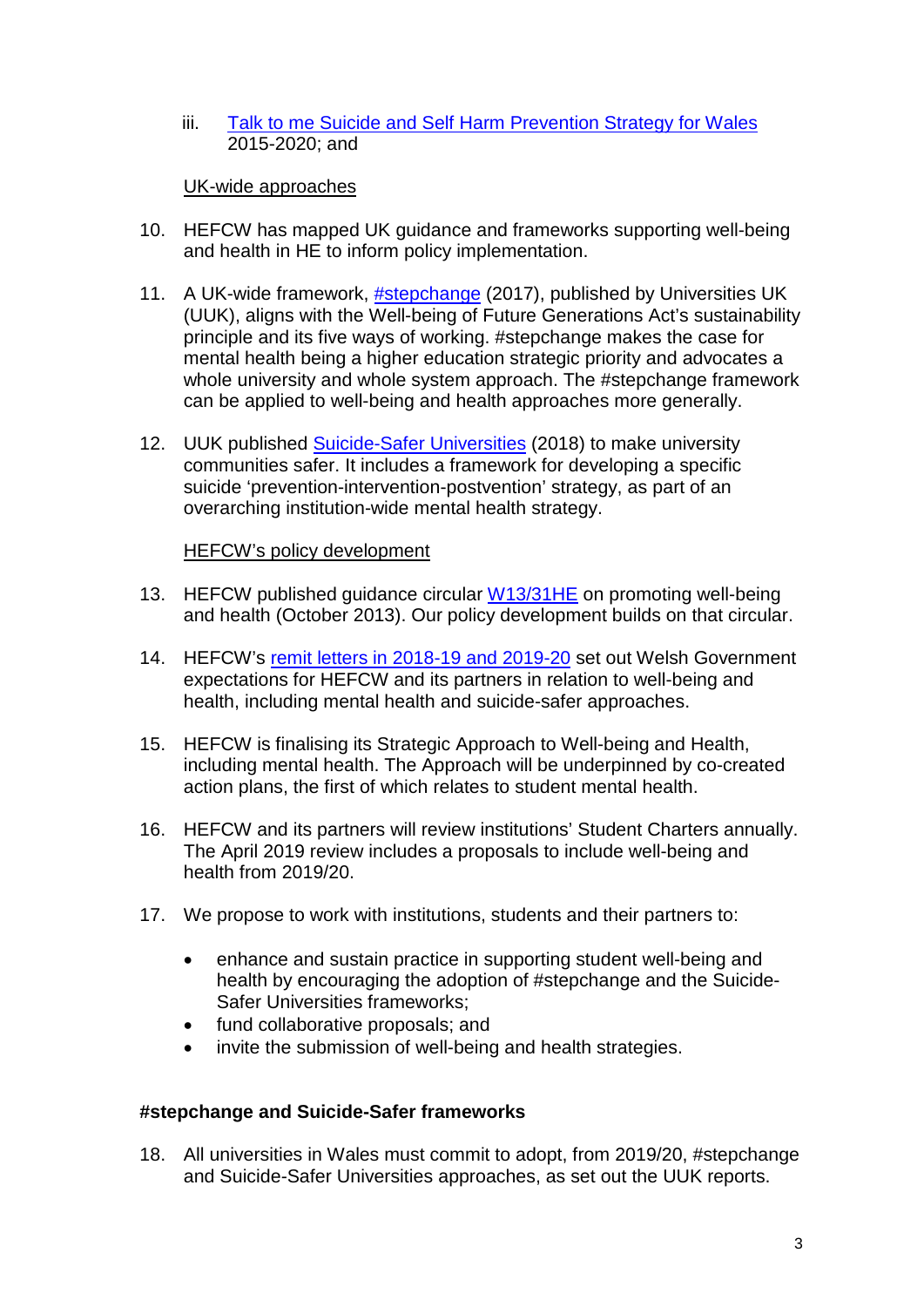Where universities would like to adopt alternative frameworks, we would need to understand their rationale for this. Universities should confirm their commitment to #stepchange and Suicide-Safer Universities, or otherwise, with their submission of proposals for funding and their well-being and health strategies.

## **Collaborative funded proposals**

#### Funding methodology

- 19. A total of £2.3m is available to universities in Wales (including the Open University in Wales) to support collaborative well-being and health in HE proposals. The proposals should increase the pace of change, improve and sustain practice that can be shared across HE in Wales, and potentially more widely, to secure whole university and whole system change.
- 20. HEFCW's remit letter requires HEFCW to have due regard to regional coherence in allocating its funding. Therefore, we expect collaboration within regions or to clearly understand the rationale for non-regional collaborations. Universities should consider HE and FE regional partners and regional health board configurations, as well as national and regional third sector agencies, where appropriate.
- 21. We will calibrate allocations against successful proposals in line with the total funding available. We expect to fund no more than three regional proposals of up to £765,000. We will not accept proposals above £765,000. We reserve the right to fund projects on a partial basis or not fund proposals that do not fully meet our criteria.
- 22. We will not fund dissemination events, workshops nor similar project promotional activities. We will not fund capital investment unless there is a clear commitment from university partners to sustain it beyond the funding period.
- 23. The outcomes of funded proposals should be sustained through fee and access plan and/or strategic equality plan investment and universities' broader work to support the student experience, improve learning and teaching, retention and success.

#### Management structure

24. We are inviting proposals from partnerships which include at least two universities, one of which will be the project lead for funding and administrative purposes. We expect the lead partner to distribute, and account for, funding as appropriate. There must be a range of appropriate additional partners in the region/s. Students must be partners, including students at locations where HE is provided on a university's behalf, such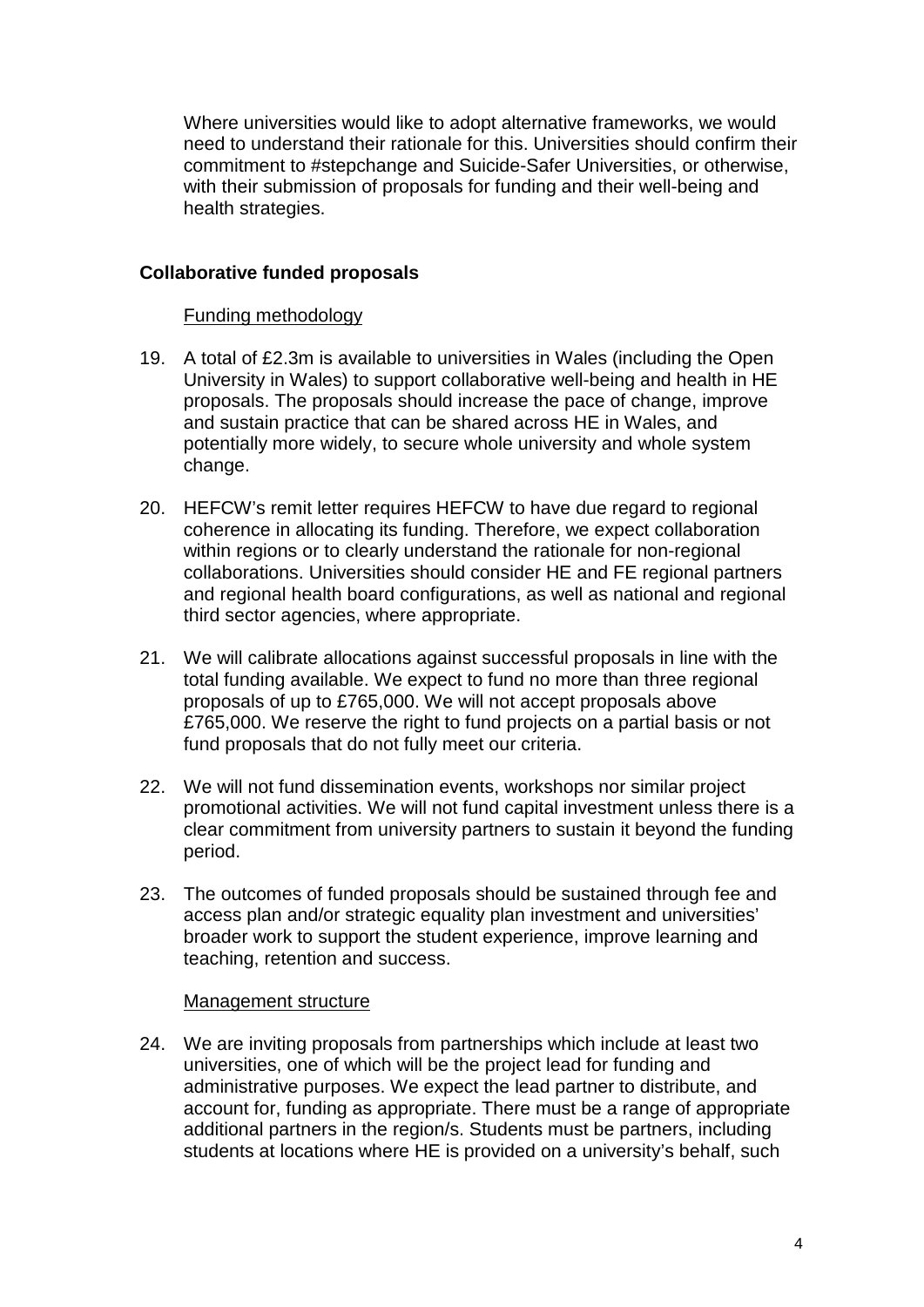as franchise provision. A university can lead only one proposal, but it can be part of more than one.

#### Themes

- 25. We expect to fund no more than three regional, collaborative proposals. We will fund proposals framed around the following priorities<sup>11</sup>, unless a strong case for other priorities is made:
	- i. **positive and healthy behaviours** for students and promoting healthy living;
	- ii. **support structures and mechanisms** for students with mental illhealth;
	- iii. **adopt a #stepchange theme; and**
	- iv. **student suicide-safer approaches** that take account of, and build on, UUK's Suicide-Safer Universities themes.
- 26. In accordance with our remit requirement, all proposals must demonstrate that they have taken account of the learning and strategic approaches set out in Suicide-Safer Universities.
- 27. Further details about these priority areas is provided in the proposal template. The criteria for the assessment of proposals is in **Annex A.**
- 28. We expect proposals to take account of Welsh language needs and the needs of key student groups that may require more or different support to ensure their well-being and health<sup>12</sup>.

#### Consultation seminar, submission dates and assessment process

- 29. We will arrange a consultation seminar in May to discuss the funded proposals and will provide further details to regulated institutions by email.
- 30. Proposals must be submitted to us by **Friday 14 June 2019** on the template at **Annex B.** We may report the information provided to us in the templates to the Welsh Government as part of the reporting process for the use of this funding.
- 31. Proposals will be considered by a review panel. Review panels normally have external membership, including student representation, and are chaired by a member of HEFCW Council.

<sup>&</sup>lt;sup>11</sup> Further information about these priorities is included in the annexed template.

<span id="page-5-1"></span><span id="page-5-0"></span><sup>&</sup>lt;sup>12</sup> While the following list is not comprehensive and the following are not the only groups in need of support to maintain well-being and health, the UUK Suicide-Safer Universities report identifies students at greater risk as: bereaved students or those affected by suicide; asylum-seeker and refugee students; LGBTQ+ students; male students in terms of suicide, female students in terms of self-harm; students with experience of abuse, trauma, conflict or disaster. The Welsh Government's [Nation of Sanctuary Delivery Plan](https://gweddill.gov.wales/docs/dsjlg/publications/equality/190128-refugee-and-asylum-seeker-plan-en.pdf) (2019) references mental health conditions impacting on refugees and asylum seekers.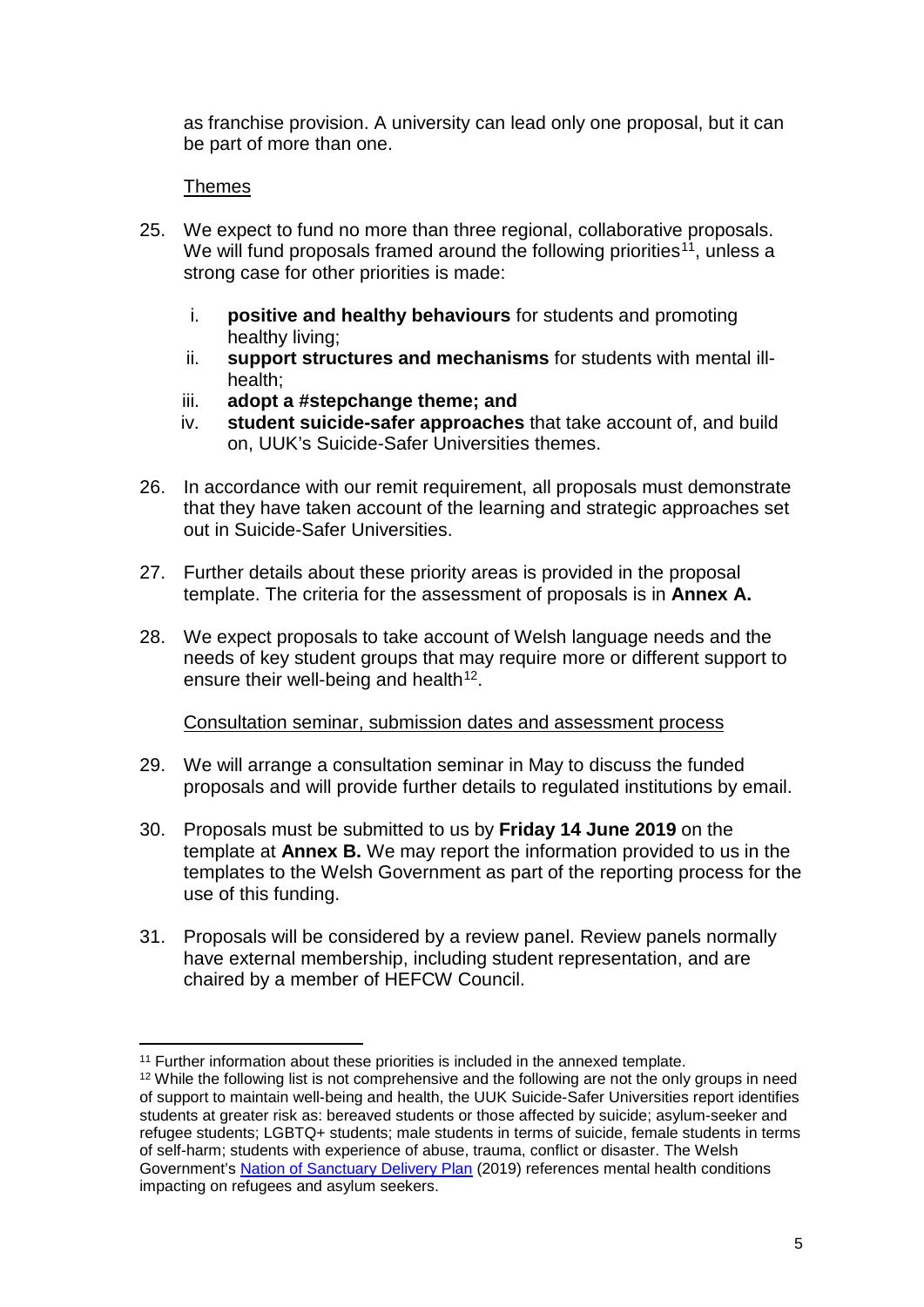- 32. Timescales for the proposal process, with the well-being and health strategy timescales, are set out below.
- 33. We will allocate funding in one or more tranches, depending on the size and nature of the project.
- 34. We will require submission of an interim report in January 2020, with a further update up to twelve months later. We will share the interim reports with universities to inform their Well-being and Health Strategies and Strategic Equality Plan developments. We will report to the Welsh Government on the use of funding to date by the end of March 2020.
- 35. We reserve the right to withhold or claw back funding where there is unsatisfactory progress or performance.

#### **Well-being and health strategies**

- 36. The outcomes of the funded proposals should inform and be sustained by universities' well-being and health strategies from FY 2020-21. Strategies should align with and underpin Strategic Equality Plans 2020-25 and be submitted to us in **March 2020**. Strategies should be university-owned and may be submitted to us in the university's corporate style.
- 37. Strategies must take account of the #stepchange and Suicide-Safer Universities frameworks, or provide a strong rationale for not doing so. Where the pace of change, level of ambition or other aspect of the strategy is unclear, we will request further information.
- 38. Further information on the strategy development is provided in **Annex C.**

# **Timescales**

| <b>HEFCW</b> circular published          | 30 April 2019       |
|------------------------------------------|---------------------|
| Universities submit proposals            | 14 June 2019        |
| <b>HEFCW</b> fund satisfactory proposals | From late July 2019 |
| Interim proposal monitoring report to    | January 2020        |
| be submitted to HEFCW                    |                     |
| Universities to submit to HEFCW          | <b>March 2020</b>   |
| Well-being and Health Strategies         |                     |
| Universities to submit to HEFCW final    | <b>July 2020</b>    |
| reports on funded proposals              |                     |

# **Further information / responses to**

39. For further information, contact Jane Johns or Ryan Stokes (tel: 029 2085 9732/ 029 2085 9736; email [jane.johns@hefcw.ac.uk;](mailto:jane.johns@hefcw.ac.uk) [ryan.stokes@hefcw.ac.uk\)](mailto:ryan.stokes@hefcw.ac.uk).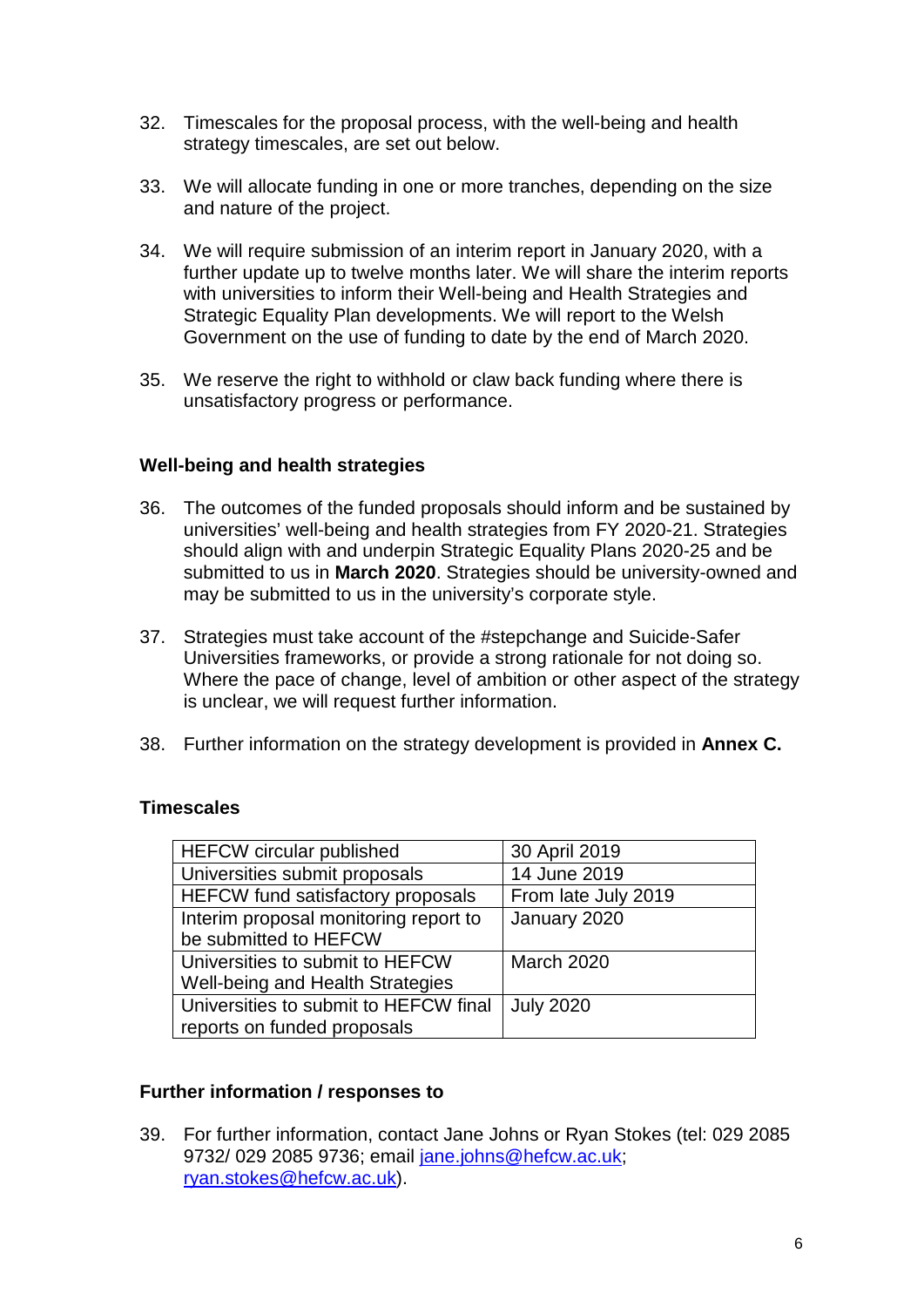#### **Assessing the impact of our policies**

- 40. We have undertaken impact assessment to help safeguard against discrimination and promote equality.
- 41. We have consulted with universities, students, their representative bodies and other partners in developing this guidance. We have sought to align the guidance to the Well-being of Future Generations Act, the Equalities Act and the Welsh Language Standards.
- 42. We will continue to impact assess the implementation of this policy and funding to ensure it achieves its objectives. To inform impact assessment, in relation to the Welsh language, we are inviting through this circular, responses to the following questions:
	- i. What **positive** or **adverse** effects will the proposals have on:
		- **opportunities** for persons to use the Welsh language and
		- **treating** the Welsh language no less favourably than the English language?
	- ii. Could the proposals be changed to **increase positive** effects, or **decrease adverse** effects on:
		- **opportunities** for persons to use the Welsh language and
		- **treating** the Welsh language no less favourably than the English language?
	- iii. Do the proposals have any positive or negative impacts or unintended consequences in terms of equality and diversity and the Well-being of Future Generation (Wales) Act's seven wellbeing goals, Sustainable Development Principle and five ways of working?
- 43. Contact [equality@hefcw.ac.uk](mailto:equality@hefcw.ac.uk) for more information about impact assessments.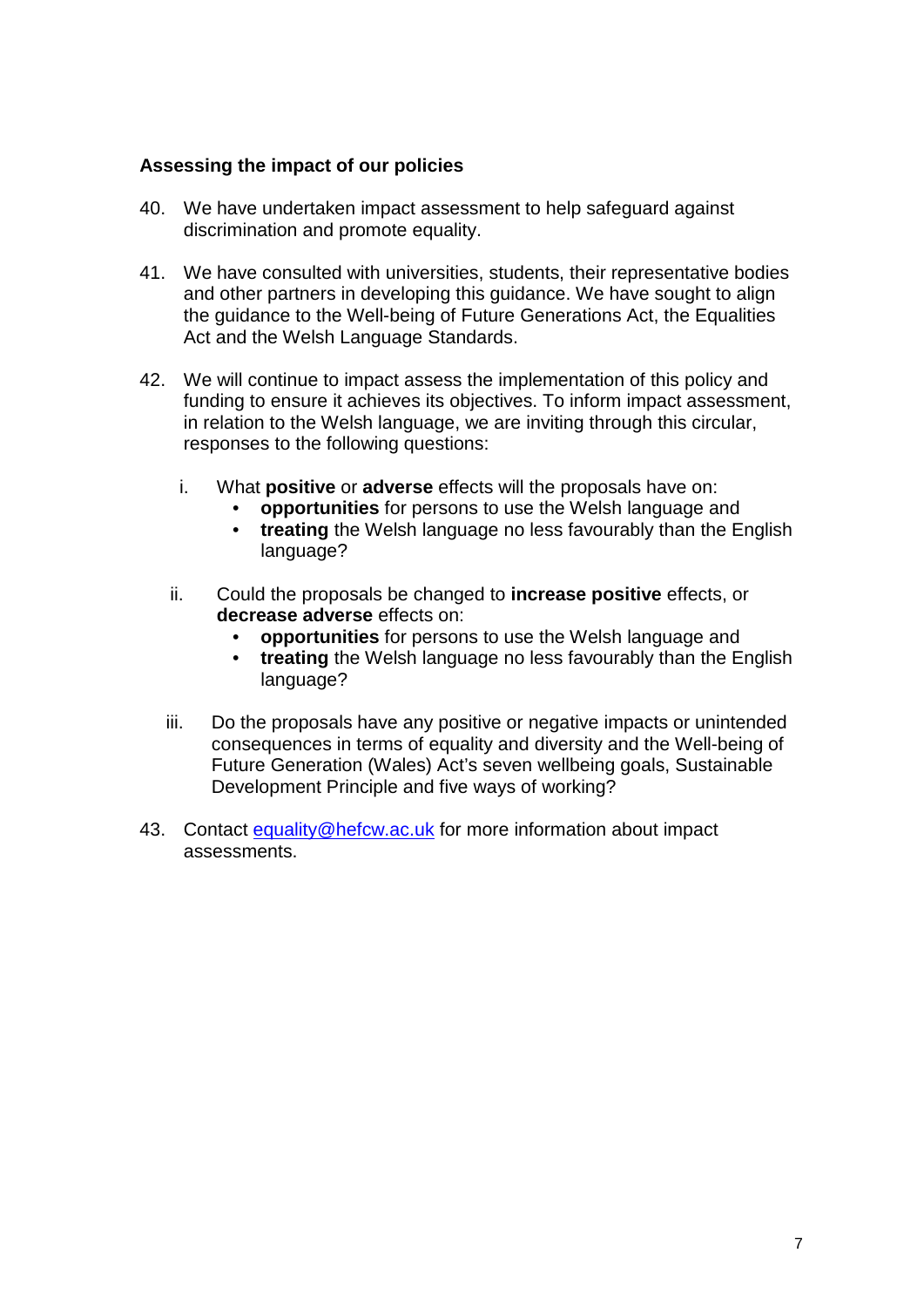The criteria we will use for our assessment of proposals are as follows:

## *Strategic fit*

- i. The extent of the fit with the purpose of the funding, which is: to increase the pace of change and improve practice in supporting student well-being and health in HE that can be shared across HE in Wales, and potentially more widely, to enable whole university and whole system change;
- ii. the extent of the fit with the themes set out above;
- iii. the explanation of how the proposal will deliver against the goals and ways of working of the Welsh Government's Future Generation's Act;
- iv. the extent of the fit with the UUK frameworks: #stepchange and/or Suicide-Safer Universities, where appropriate;

#### *Description of activity*

- v. the strength of the evidence-base justifying the activity in the proposal, including evidence of the gap the proposed activity is filling and that it is not duplicating existing provision;
- vi. the clarity of the proposal;
- vii. the level of the ambition;
- viii. the extent to which the outcomes will secure change in HE, including changing cultures:
- ix. the clarity of deliverables;
- x. the extent to which the methodology, learning and other outcomes are realistically transferable to other universities in Wales, including rural and urban settings;
- xi. the clarity of statements by each university partner confirming how the legacy from the proposals will be sustained after the funded period, for example through fee and access plans or Strategic Equality Plans:

#### *Partnership:*

- xii. the extent of the involvement of partners, over and above membership on steering groups;
- xiii. the extent of proposed student involvement in the co-creation of sustainable solutions to supporting well-being and health, as well as in developing, monitoring and reviewing the proposed outcomes;
- xiv. the extent to which the proposal takes account of, or aligns with, Welsh Government-funded College well-being proposals, where appropriate;
- xv. the extent to which the proposal evidences collaboration with other (non HE/FE) external partners, such as health boards or third sector organisations, where appropriate;

#### *Other:*

- xvi. confirmation that all regulated institution partners are committed to adopting #stepchange and Suicide-Safer Universities approaches from 2019/20.
- xvii. confirmation that the proposal has been impact assessed;
- xviii. confirmation that the proposal complies with Welsh Language Standards (2018).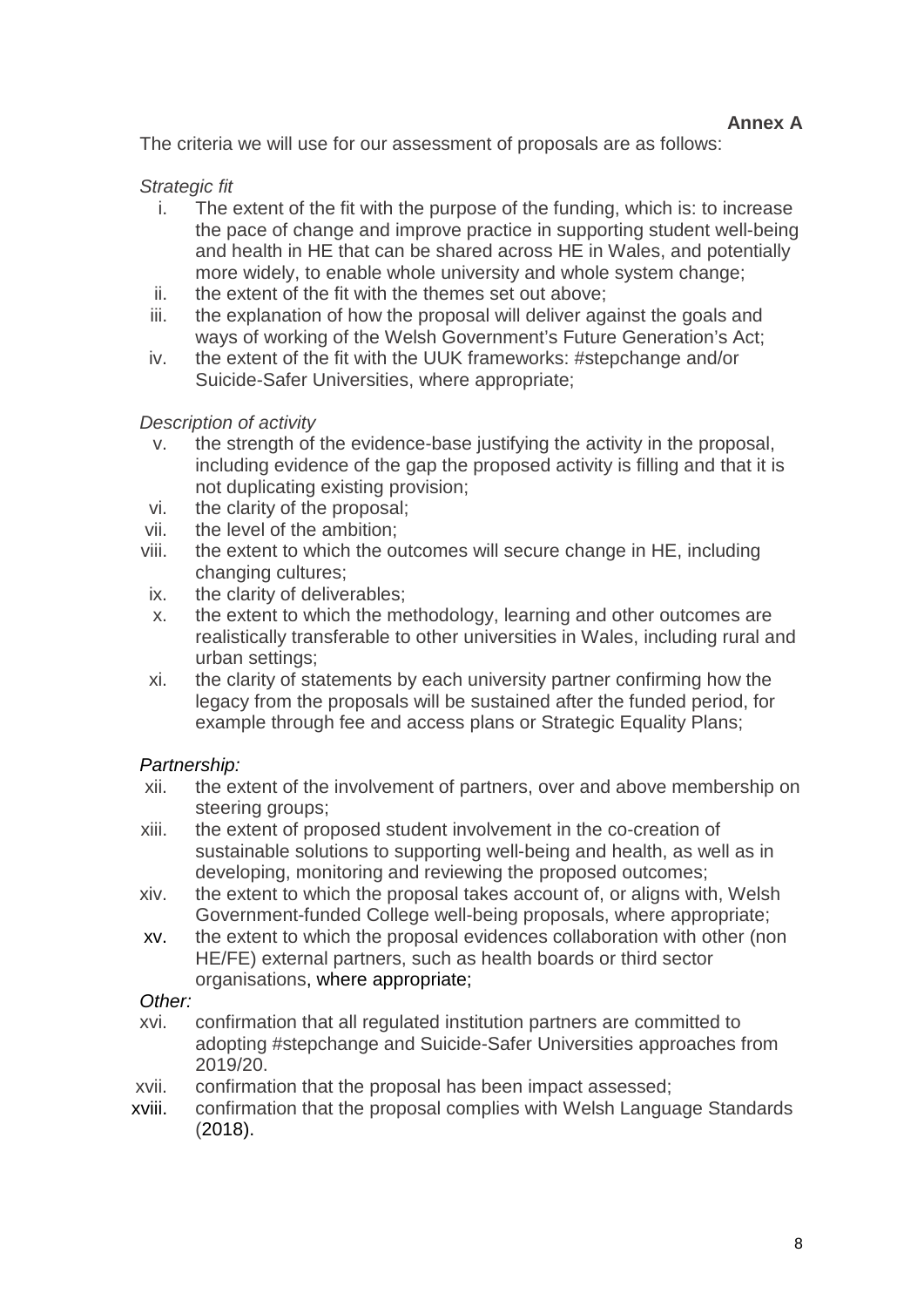

# **Well-being and health, including mental health in higher education funded proposals 2019-20**

| <b>Lead University:</b>                                                                                                                |                                                                                                                                                                                                                     |
|----------------------------------------------------------------------------------------------------------------------------------------|---------------------------------------------------------------------------------------------------------------------------------------------------------------------------------------------------------------------|
| <b>Collaborative</b><br><b>Partners:</b><br>[HE, FE and other external]                                                                |                                                                                                                                                                                                                     |
| <b>Region/s:</b><br>[use the drop down menu]                                                                                           | Choose an item.                                                                                                                                                                                                     |
| <b>Proposal Category:</b><br>[click to select]<br>See notes for further<br>information on<br>categories at the end<br>of the template. | positive and healthy behaviours for students<br>$\Box$<br>promoting healthy living;<br>support structures and mechanisms for students with<br>mental ill-health;<br>a #stepchange theme<br>suicide-safer approaches |
| <b>Proposal Title:</b>                                                                                                                 |                                                                                                                                                                                                                     |

| Proposal<br>Lead:                   | <b>Email/Telephone:</b> |  |
|-------------------------------------|-------------------------|--|
| <b>Alternate</b><br><b>Contact:</b> | <b>Email/Telephone:</b> |  |

| <b>Section A:</b><br><b>Proposal Outline</b> |                                                                                                                                                                                                                                                                                                                                                                                                                                                                                           |  |  |
|----------------------------------------------|-------------------------------------------------------------------------------------------------------------------------------------------------------------------------------------------------------------------------------------------------------------------------------------------------------------------------------------------------------------------------------------------------------------------------------------------------------------------------------------------|--|--|
| 1.                                           | <b>Proposal Description</b>                                                                                                                                                                                                                                                                                                                                                                                                                                                               |  |  |
|                                              | Please provide an overview of the collaborative project and activities<br>$\bullet$<br>(purpose, aims, priority groups, deliverables, longer-term outcomes etc.).<br>Describe how the project will contribute to the proposal categories in the<br>$\bullet$<br>table above.<br>Set out clearly how the funding proposal will contribute to increasing the<br>$\bullet$<br>pace of change and improving practice in supporting student well-being and<br>health in HE.<br>[max 750 words] |  |  |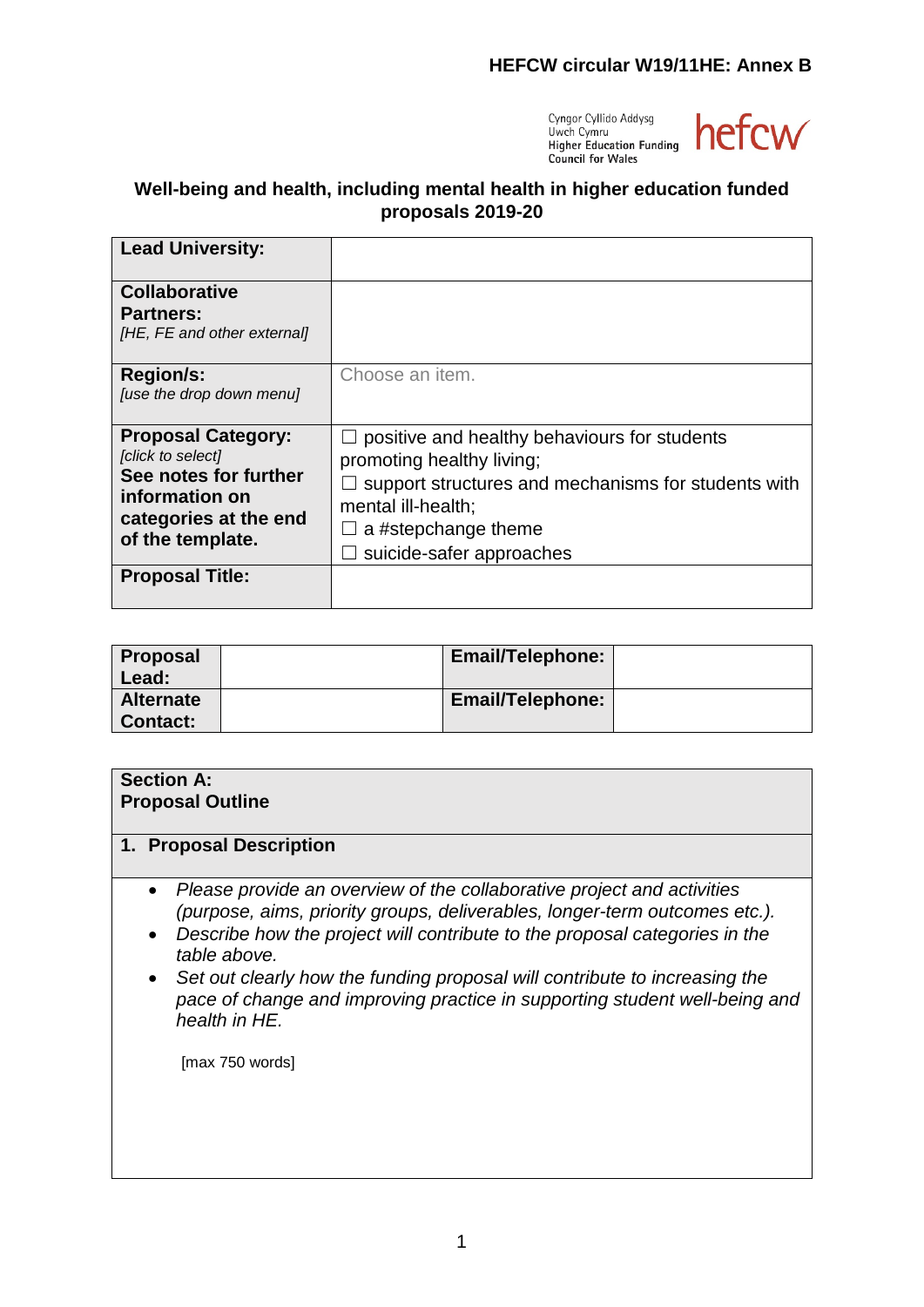# **2. Provide information about the collaborative partners.**

- *Please provide details (institution name, and person representing the institution on the project), the individual named contact of all collaborative partners (HEIs, FEIs, health-sector, third sector, etc).*
- *Describe the extent to which students are partners and have been involved.*
- *Describe briefly the extent of partner involvement over and above steering group (or similar) membership.*
- *Set out each university partner's commitment to sustaining the project's legacy after the funded period.*
- *Confirm the extent to which the proposal takes account of, or aligns with, Welsh Government-funded FE Colleges proposals, where appropriate.*

# **3. Provide evidence and data to make the case for supporting the proposal**

- *Please provide a strong case for the proposal, including evidence of the gap the proposed activity is filling and confirming that it is not duplicating nor cutting across existing provision.*
- *Evidence of the project being innovative.*
- *Summarise the benefits of the project to the region, partners, Wales.*
- *Summarise the outcomes of the impact assessment.*

# **4. How will the project / activities meet the identified need?**

- *Please set out the project methodology, key activities and timelines.*
- *Provide information setting out the project's level of ambition and the extent to which it would secure change and could change cultures.*
- *Provide specific information on how the proposal will contribute to/take account of [the Well-being of Future Generations Act](https://futuregenerations.wales/wp-content/uploads/2017/02/150623-guide-to-the-fg-act-en.pdf) specifically the sustainability principle and ways of working.*
- *Set out how the project will take account of duties under the Equality Act, the Violence Against Women, Domestic Abuse and Sexual Violence Act, the Welsh Government Nation of Sanctuary Strategy, as appropriate.*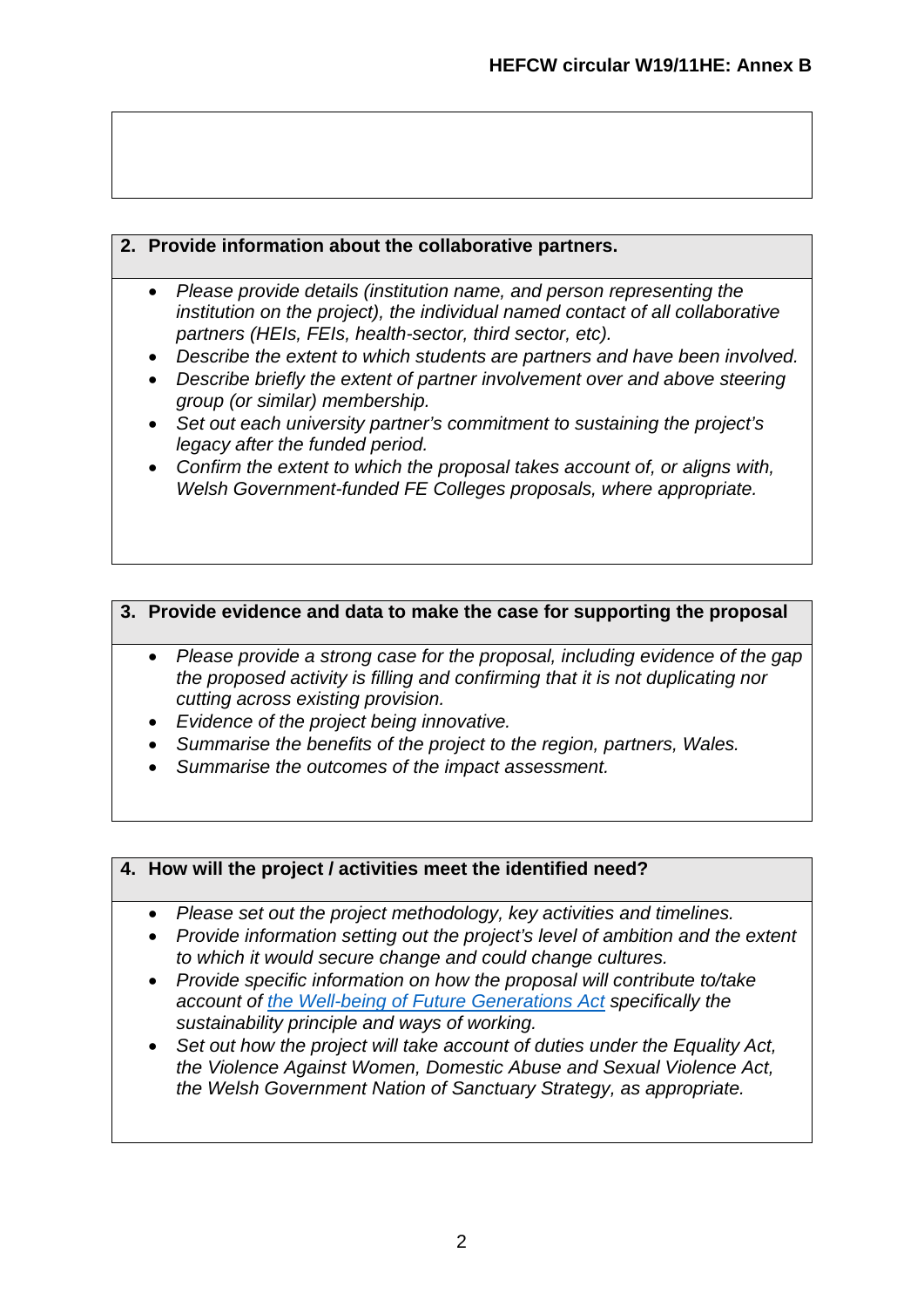- **5. Please provide information on the future sustainability of funded activities. What will be the legacy of this funding?**
	- Please provide information on outcomes and deliverables;
	- Provide an assessment of how the learning and outcomes could be realistically transferable to other universities in Wales, including rural and urban settings;

## **Section B: Deliverables**

Deliverables should demonstrate that the activities will increase the pace of change and improve practice in supporting student well-being and health in higher education (HE). Initial monitoring on progress against these targets will be in **January 2019**.

**Deliverables/outcomes description**

#### **Targets and dates targets achieved by Targets should be specific, measurable, achievable, realistic and time-bound We expect targets to be achieved by July 2020**

| Deliverable/outcome to be achieved: | Date to be |
|-------------------------------------|------------|
|                                     | achieved:  |
| 1.                                  |            |
| 2.                                  |            |
| 3. (etc)                            |            |
|                                     |            |
| <b>SMART</b> target:                | Date to be |
|                                     | achieved:  |
|                                     |            |
|                                     |            |

# **Section C: Breakdown of Expenditure** Agreed HEFCW funding will be provided to support of satisfactory well-being and health proposals. Please provide a full breakdown of expenditure below. Monitoring will be against this breakdown initially in **January 2020.** Once the breakdown of expenditure is submitted any changes / virements of funding must be discussed and agreed with HEFCW. **Expenditure description Expenditure (£)**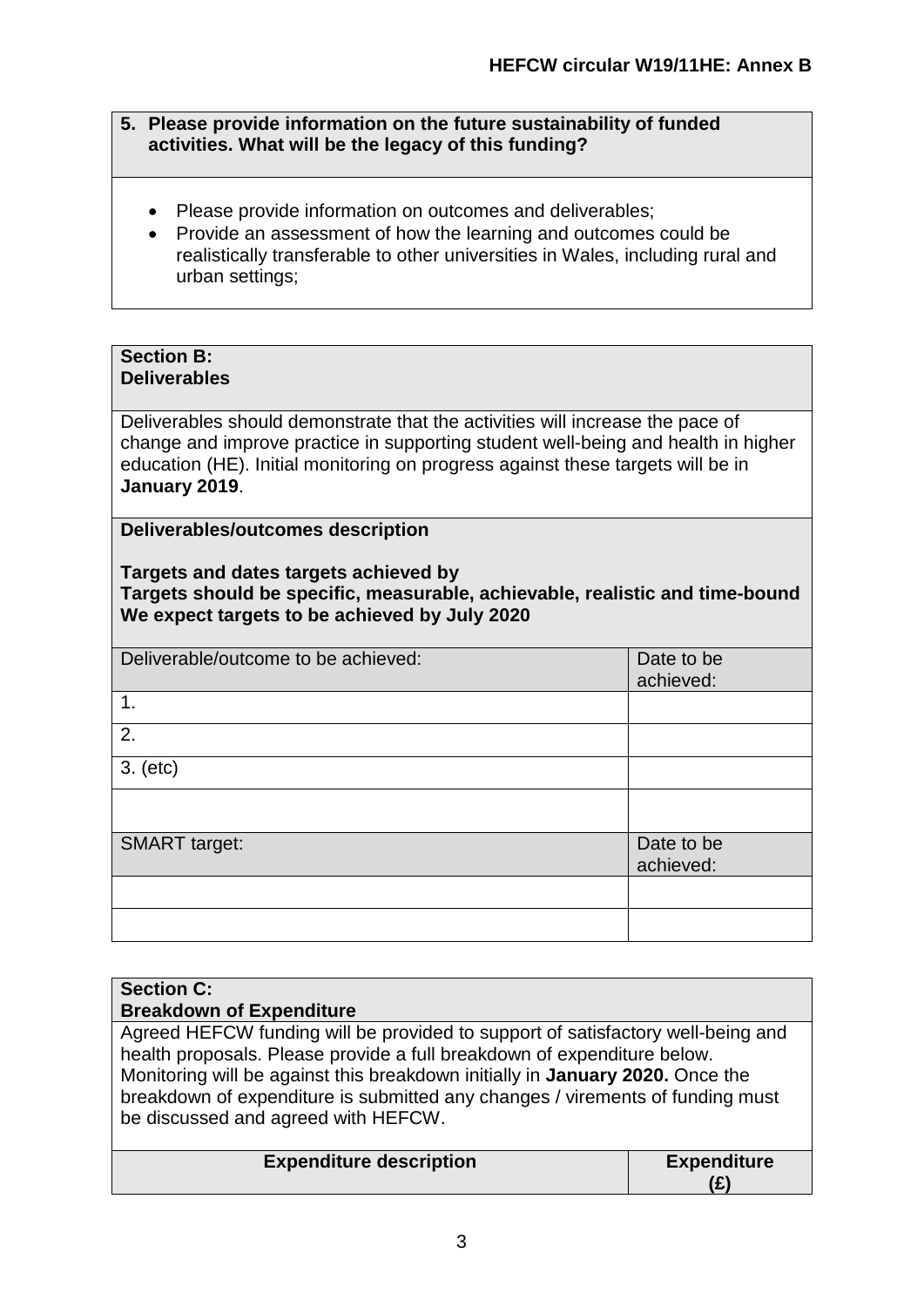| 3. Etc                                                 |     |
|--------------------------------------------------------|-----|
|                                                        |     |
|                                                        |     |
| Total Costs [NB if this exceeds the funding from HEFCW | l £ |
|                                                        |     |
| please explain where additional funding will be found] |     |
|                                                        |     |

# **Section D:**

| <b>Regulatory Requirements</b><br>NB: HEFCW may request further information / clarification on any of these areas |                                                                                              |                 |
|-------------------------------------------------------------------------------------------------------------------|----------------------------------------------------------------------------------------------|-----------------|
| i)                                                                                                                | <b>Welsh Language</b><br>Standards (2018)<br>[Use the drop down menu]                        | Choose an item. |
| ii)                                                                                                               | Equality Act 2010 and<br><b>Public Sector Equality</b><br><b>Duties (Wales)</b>              | Choose an item. |
| iii)                                                                                                              | Equality Impact<br>Assessment<br>[Use the drop down menu]                                    | Choose an item. |
| iv)                                                                                                               | <b>Well-being of Future</b><br>Generations Act (2015)<br>[Use the drop down menu]            | Choose an item. |
| V)                                                                                                                | <b>Violence Against</b><br><b>Women, Domestic Abuse</b><br>and Sexual Violence Act<br>(2015) | Choose an item. |

| <b>Section E:</b>                                                                                                       |      |           |
|-------------------------------------------------------------------------------------------------------------------------|------|-----------|
| Partner regulated institutions' commitment to adopt #stepchange and<br>Suicide-Safer University approaches from 2019/20 |      |           |
| Vice-Chancellor of<br>regulated institution                                                                             | name | Signature |
|                                                                                                                         |      |           |
|                                                                                                                         |      |           |
|                                                                                                                         |      |           |
|                                                                                                                         |      |           |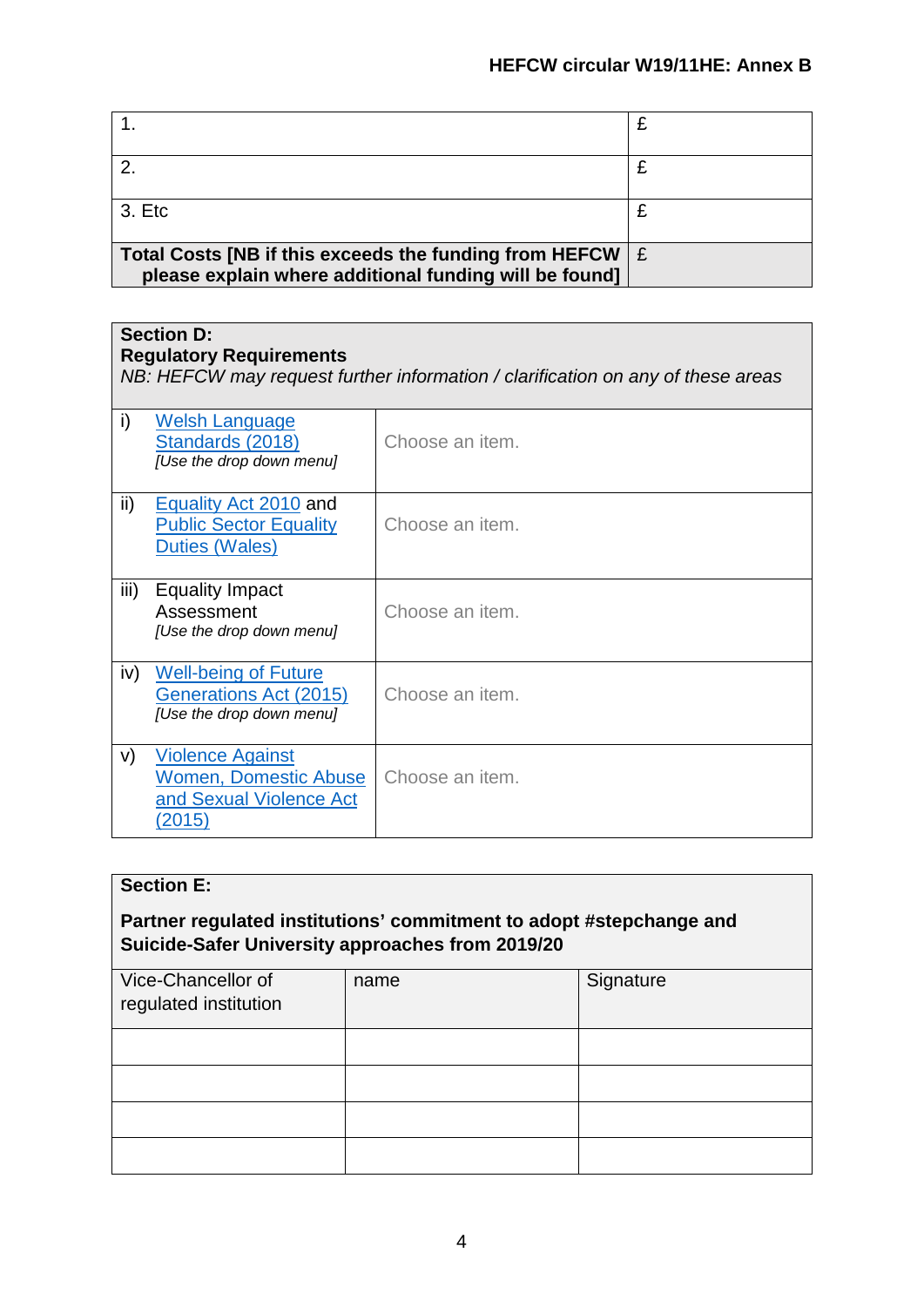| Signature:<br><b>Vice-Chancellor of lead</b><br>partner |                               |
|---------------------------------------------------------|-------------------------------|
| <b>Date</b>                                             | Click or tap to enter a date. |

## **Notes on the project categories**

- 1. The following are examples of project proposals that may fall within the proposal categories. These examples are indicative and other projects may be appropriate:
	- i. **positive and healthy behaviours for students promoting healthy living.** Projects may include whole institution/whole system approaches to: improving students' well-being and health, including mental and emotional health and well-being; physical activity; healthy and sustainable food; substance use and misuse; personal and sexual health and relationships; sustainable environment; joint procurement of relevant, sustainable services and products to secure value for money and support well-being and mental health. As these areas are not mutually exclusive, proposals may cover more than area above.
	- ii. **Support structures and mechanisms for students with mental illhealth;** Projects may include whole institution/whole system approaches to secure effective/innovative: ways of working with internal and external services to maximise support and avoid duplication/pressure on resources; on-line services; triage services to assess and categorise student mental health-related issues and evaluate and secure appropriate interventions; mental health first aid training; joint procurement of relevant, sustainable services and products to secure value for money and support student mental health;
	- iii. **a #stepchange theme**. From involving students in our policy development, we are particularly interested in supporting the #stepchange themes of prevention; early intervention; transition; and collaborative partnership working across and between institutions and with external agencies;
	- iv. **suicide-safer approaches.** Projects may include collaborative: whole university and/or whole system approaches to suicide prevention, intervention, 'postvention' and take account of the Suicide-Safer Universities checklist.
- 2. HEFCW has provided funding for Learning Analytics Cymru, therefore, we do not expect to fund further learner analytics activity through this allocation.